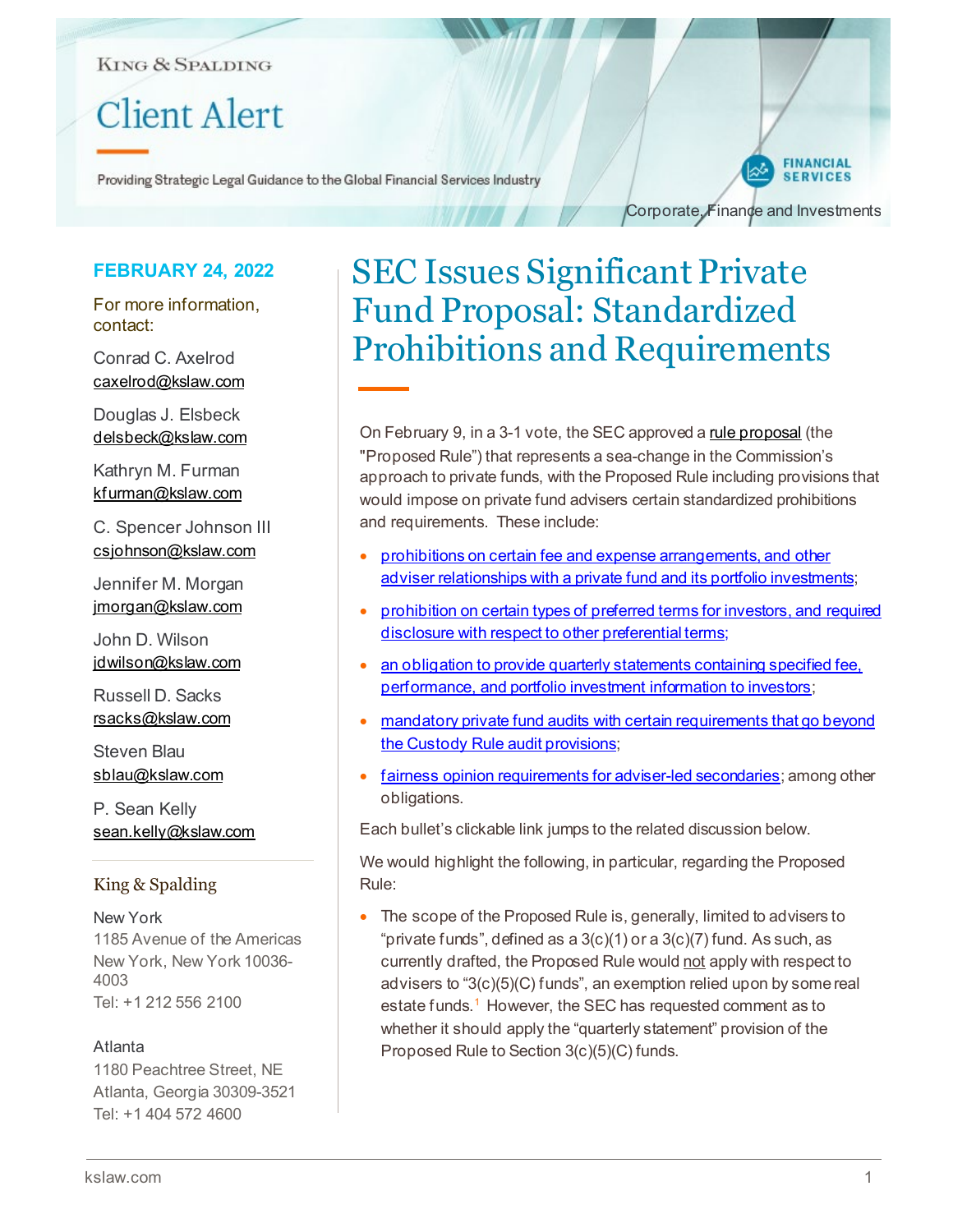- Some provisions of the Proposed Rule apply not only to SEC-Registered Investment Advisers, but also to all investment advisers to private funds, including Exempt Reporting Advisers and state-registered advisers. See the [chart at Section](#page-8-0) VII below for a summary of the same.
- Although not expressly addressed, the proposing release suggests that the Proposed Rule is intended to apply to existing funds.

## <span id="page-1-0"></span>**I. PROHIBITED TERMS AND ARRANGEMENTS**

The Proposed Rule would prohibit an investment adviser to a private fund (including Exempt Reporting Advisers and state-registered advisers) from certain practices, in particular with respect to fee and expense reimbursement, regardless of disclosure or investor consent through governing documents or an LPAC. The prohibitions are set forth in the following chart.

| <b>Topic</b>                                                                      | <b>Text of Prohibition</b>                                                                                                                                                                                                                                                                                               | <b>Notes</b>                                                                                                                                                                                                                                                                                                                                                                                                                                                                                                                                                                                                                                                                                                                                                                                                                                                                                                                                                               |
|-----------------------------------------------------------------------------------|--------------------------------------------------------------------------------------------------------------------------------------------------------------------------------------------------------------------------------------------------------------------------------------------------------------------------|----------------------------------------------------------------------------------------------------------------------------------------------------------------------------------------------------------------------------------------------------------------------------------------------------------------------------------------------------------------------------------------------------------------------------------------------------------------------------------------------------------------------------------------------------------------------------------------------------------------------------------------------------------------------------------------------------------------------------------------------------------------------------------------------------------------------------------------------------------------------------------------------------------------------------------------------------------------------------|
| <b>Accelerated Payments</b><br>from Portfolio<br><b>Investments</b>               | An investment adviser to a private<br>fund may not, directly or indirectly:<br>Charge a portfolio investment for<br>monitoring, servicing, consulting, or<br>other fees in respect of any services<br>that the investment adviser does not.<br>or does not reasonably expect to,<br>provide to the portfolio investment. | The Proposed Rule would not prohibit the<br>adviser from receiving payment for the noted<br>types of services generally, or from receiving<br>payment in advance for services that it<br>reasonably expects to provide to the portfolio<br>investment in the future (provided that if such<br>services are not ultimately provided, any<br>prepaid amounts are refunded). Rather, the<br>SEC seeks to prohibit "acceleration clauses,<br>which permit the adviser to accelerate the<br>unpaid portion of the fee upon the occurrence of<br>certain triggering events, even though the<br>adviser will never provide the contracted for<br>services", noting that common triggering events<br>include IPOs, dispositions, and change of<br>control events.<br>The SEC noted that it does not intend the<br>prohibition to apply to advisers that provide a<br>100% management fee offset for fees received<br>from portfolio companies, subject to conditions. <sup>2</sup> |
| <b>Reimbursement for</b><br><b>Certain Regulatory</b><br><b>Fees and Expenses</b> | An investment adviser to a private<br>fund may not, directly or indirectly:<br>Charge the private fund for fees or<br>expenses associated<br>with<br>an<br>examination or investigation of the<br>adviser or its related persons by any                                                                                  | <b>SEC</b><br>noted that these<br>The<br>proposed<br>prohibitions would not prohibit charging for<br>regulatory, compliance, and other similar fees<br>and expenses directly related to the activities of<br>the private fund. "For example, the proposed<br>rule would not prohibit an adviser from charging<br>a private fund for all the costs associated with a                                                                                                                                                                                                                                                                                                                                                                                                                                                                                                                                                                                                        |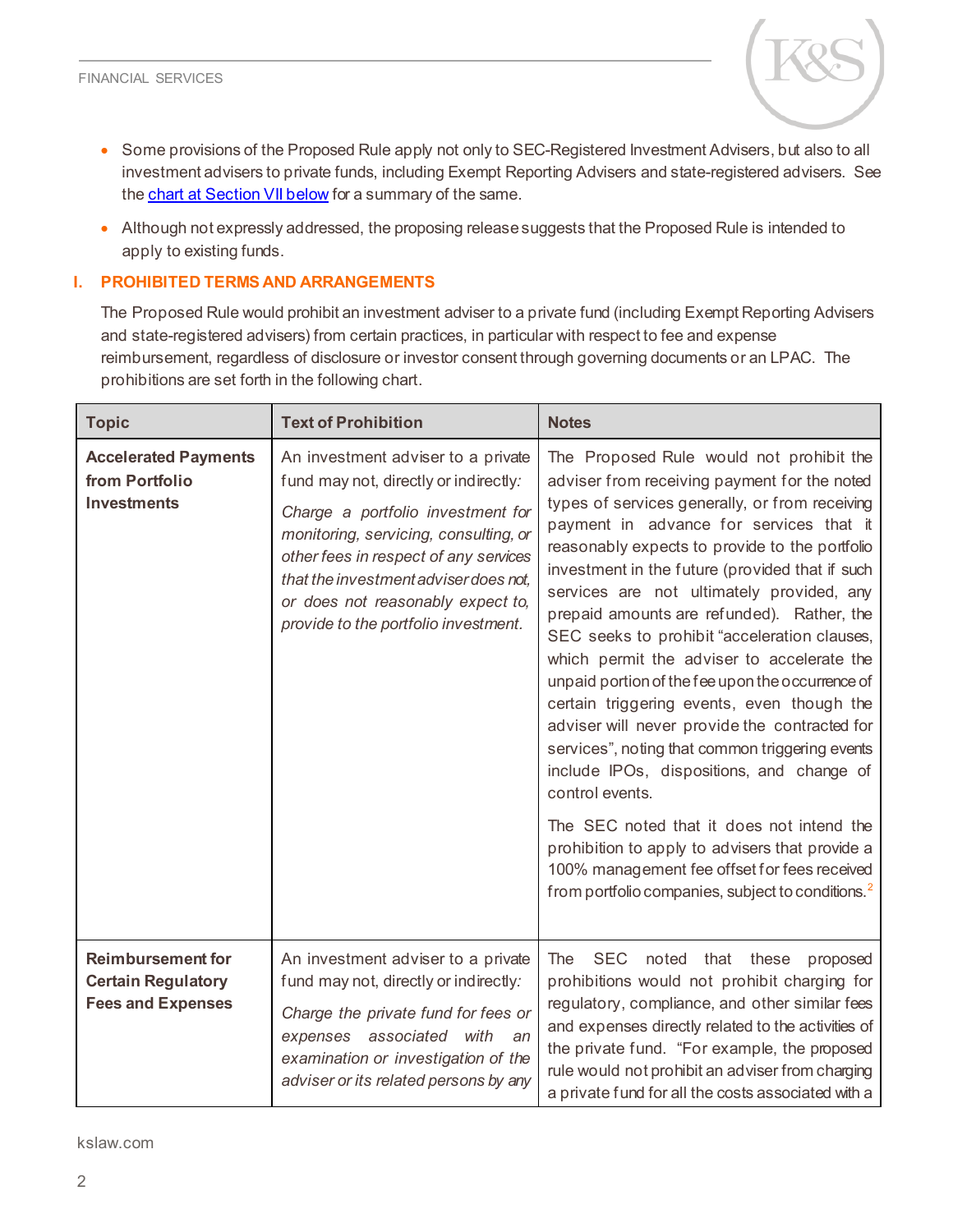

| <b>Topic</b>                                                                                          | <b>Text of Prohibition</b>                                                                                                                                                                                                                                                                                                                                                                | <b>Notes</b>                                                                                                                                                                                                                                                                                                                                                                                                                                                                                                                                |
|-------------------------------------------------------------------------------------------------------|-------------------------------------------------------------------------------------------------------------------------------------------------------------------------------------------------------------------------------------------------------------------------------------------------------------------------------------------------------------------------------------------|---------------------------------------------------------------------------------------------------------------------------------------------------------------------------------------------------------------------------------------------------------------------------------------------------------------------------------------------------------------------------------------------------------------------------------------------------------------------------------------------------------------------------------------------|
|                                                                                                       | regulatory<br>governmental<br>or<br>authority.<br>Charge the private fund for any<br>regulatory or compliance fees or<br>expenses of the adviser or its related<br>persons.                                                                                                                                                                                                               | regulatory filing of the fund, such as Form D,"<br>the SEC stated.                                                                                                                                                                                                                                                                                                                                                                                                                                                                          |
|                                                                                                       |                                                                                                                                                                                                                                                                                                                                                                                           |                                                                                                                                                                                                                                                                                                                                                                                                                                                                                                                                             |
| <b>Reducing Adviser</b><br><b>Clawback for Taxes</b>                                                  | An investment adviser to a private<br>fund may not, directly or indirectly:<br>Reduce the amount of any adviser<br>clawback by actual, potential, or<br>hypothetical taxes applicable to the<br>adviser, its related persons, or their<br>respective<br>interest<br>owners<br>or<br>holders.                                                                                              | The SEC would define "adviser clawback" as<br>any obligation of the adviser, its related<br>persons, or their respective owners or interest<br>holders to restore or otherwise retum<br>performance-based compensation to the<br>private fund pursuant to the private fund's<br>governing agreements. The SEC would define<br>performance-based<br>compensation<br>as<br>allocations, payments, or distributions of capital<br>based on the private fund's (or its portfolio<br>investments') capital gains and/or capital<br>appreciation. |
| <b>Limiting or Eliminating</b><br><b>Liability for Certain</b><br><b>Adviser Misconduct</b>           | An investment adviser to a private<br>fund may not, directly or indirectly:<br><b>Seek</b><br>reimbursement,<br>indemnification,<br>exculpation,<br>or<br>limitation of its liability by the private<br>fund or its investors for a breach of<br>fiduciary duty, willful misfeasance,<br>faith,<br>negligence,<br>bad<br>or<br>recklessness in providing services to<br>the private fund. |                                                                                                                                                                                                                                                                                                                                                                                                                                                                                                                                             |
| <b>Allocating Fees and</b><br><b>Expenses on a Non-Pro</b><br><b>Rata Basis Among</b><br><b>Funds</b> | An investment adviser to a private<br>fund may not, directly or indirectly:<br>Charge or allocate fees and<br>expenses related to a portfolio<br>investment (or potential portfolio<br>investment) on a non-pro rata basis<br>when multiple private funds and                                                                                                                             | The SEC noted that this prohibition would apply<br>to allocations of "broken deal" fees and<br>expenses.                                                                                                                                                                                                                                                                                                                                                                                                                                    |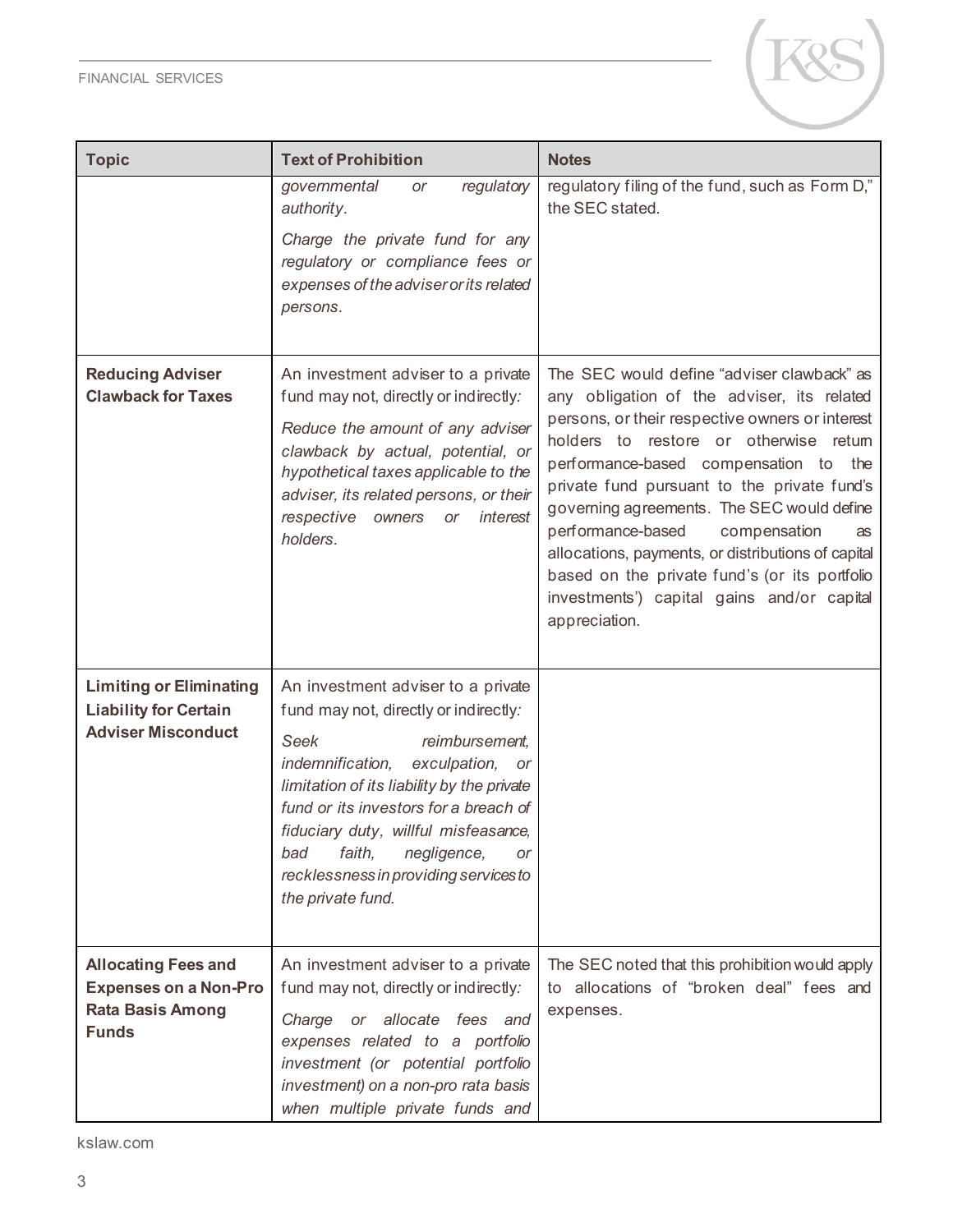

| <b>Topic</b>                      | <b>Text of Prohibition</b>                                                                                                                  | <b>Notes</b>                                                                        |
|-----------------------------------|---------------------------------------------------------------------------------------------------------------------------------------------|-------------------------------------------------------------------------------------|
|                                   | other clients advised by the adviser<br>or its related persons have invested<br>(or propose to invest) in the same<br>portfolio investment. |                                                                                     |
| Borrowing from the<br><b>Fund</b> | An investment adviser to a private<br>fund may not, directly or indirectly:<br>Borrow money, securities, or other                           | The proposed prohibition would not prevent the<br>adviser from lending to the fund. |
|                                   | private fund assets, or receive a loan<br>or an extension of credit, from a<br>private fund client.                                         |                                                                                     |

#### <span id="page-3-0"></span>**II. RESTRICTIONS ON PREFERENTIAL TERMS FOR FUND INVESTORS**

The Proposed Rule would, as described in the below chart:

- prohibit advisers (including Exempt Reporting Advisers and state-registered advisers) from granting certain types of preferential terms to an investor that the adviser reasonably expects to have a material, negative effect on other investors in that private fund or in a substantially similar pool of assets; and,
- require advisers to provide written disclosures to prospective and current investors in a private fund regarding all preferential treatment the adviser or its related persons provide to other investors in the same fund.

| <b>Type of Preferential Treatment</b>                                                                                                                                                                                                                                                                                                                             | <b>Rule Impact</b> | <b>Notes</b>                                                                                                                                                               |
|-------------------------------------------------------------------------------------------------------------------------------------------------------------------------------------------------------------------------------------------------------------------------------------------------------------------------------------------------------------------|--------------------|----------------------------------------------------------------------------------------------------------------------------------------------------------------------------|
| <b>Certain Preferential Redemption Rights:</b><br>"Grant an investor in the private fund or in a<br>substantially similar pool of assets the ability<br>to redeem its interest on terms that the<br>adviser reasonably expects to have a<br>material, negative effect on other investors in<br>that private fund or in a substantially similar<br>pool of assets" | Prohibited         | The SEC also stated that an adviser would be<br>required to consider whether its proprietary<br>accounts meet the definition of "substantially<br>similar pool of assets." |
| <b>Certain Preferential Transparency Rights:</b><br>"Provide information regarding the portfolio<br>holdings or exposures of the private fund, or<br>of a substantially similar pool of assets, to<br>any investor if the adviser reasonably<br>expects that providing the information would<br>have a material, negative effect on other                         | Prohibited.        | The SEC also stated that an adviser would be<br>required to consider whether its proprietary<br>accounts meet the definition of "substantially<br>similar pool of assets." |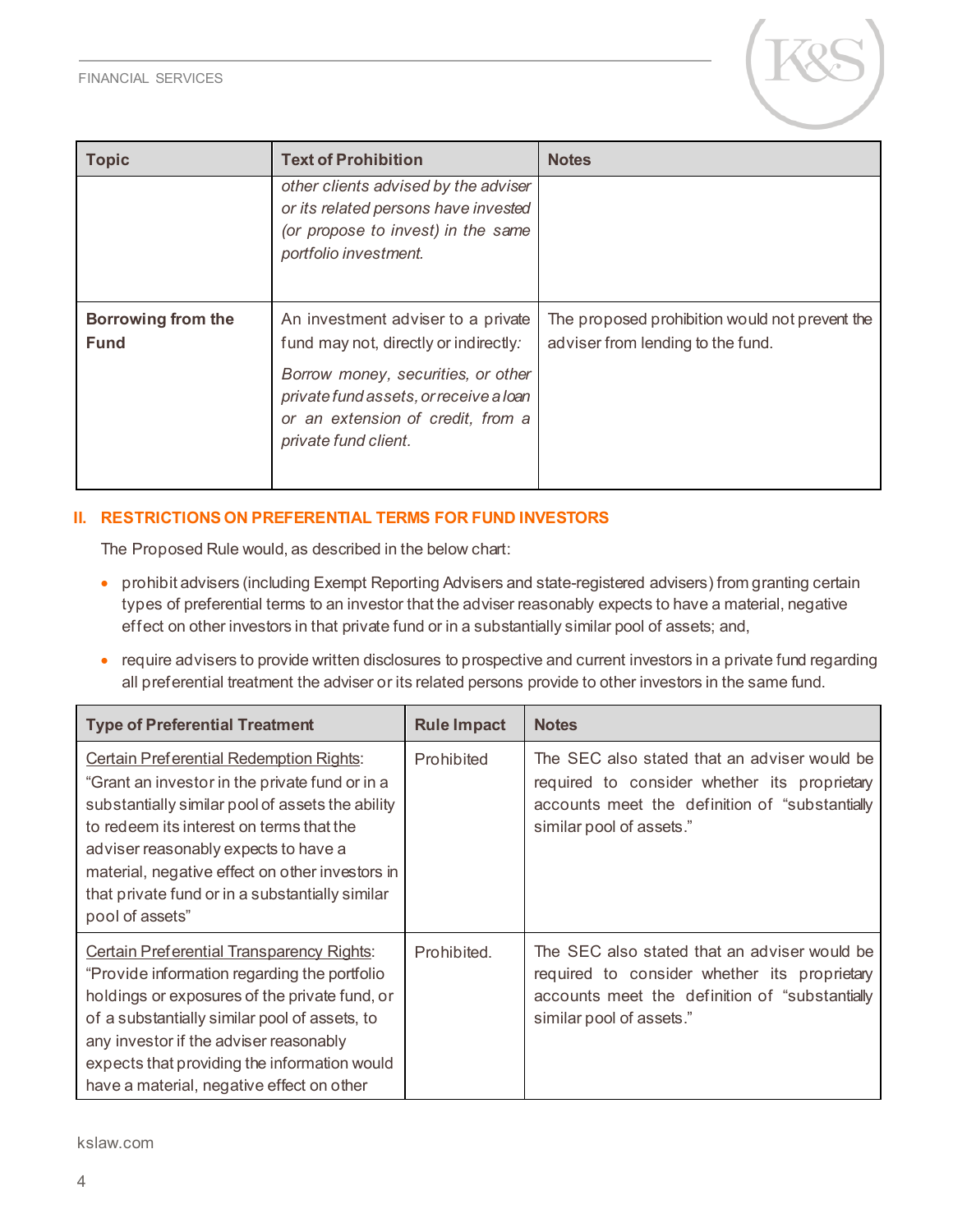

| investors in that private fund or in a<br>substantially similar pool of assets."<br>Other preferential treatment. An investment<br>Pre-<br>The SEC noted the following as examples of<br>adviser to a private fund may not, directly or<br>investment<br>agreements that would constitute preferential                                                                                                                                                                                                                                                                                                                                                                                                                                                                                                                                                                                                                                                                                                                                                                                                                                                                                                                                                                                                                                                                                                                                                                                                                                                                                                                                                                                                                                                                                                                                                                                                                                                                                                                                                                                                                                                                                                                                                                                                                                                                                                                                                 | <b>Type of Preferential Treatment</b> | <b>Rule Impact</b> | <b>Notes</b> |
|--------------------------------------------------------------------------------------------------------------------------------------------------------------------------------------------------------------------------------------------------------------------------------------------------------------------------------------------------------------------------------------------------------------------------------------------------------------------------------------------------------------------------------------------------------------------------------------------------------------------------------------------------------------------------------------------------------------------------------------------------------------------------------------------------------------------------------------------------------------------------------------------------------------------------------------------------------------------------------------------------------------------------------------------------------------------------------------------------------------------------------------------------------------------------------------------------------------------------------------------------------------------------------------------------------------------------------------------------------------------------------------------------------------------------------------------------------------------------------------------------------------------------------------------------------------------------------------------------------------------------------------------------------------------------------------------------------------------------------------------------------------------------------------------------------------------------------------------------------------------------------------------------------------------------------------------------------------------------------------------------------------------------------------------------------------------------------------------------------------------------------------------------------------------------------------------------------------------------------------------------------------------------------------------------------------------------------------------------------------------------------------------------------------------------------------------------------|---------------------------------------|--------------------|--------------|
|                                                                                                                                                                                                                                                                                                                                                                                                                                                                                                                                                                                                                                                                                                                                                                                                                                                                                                                                                                                                                                                                                                                                                                                                                                                                                                                                                                                                                                                                                                                                                                                                                                                                                                                                                                                                                                                                                                                                                                                                                                                                                                                                                                                                                                                                                                                                                                                                                                                        |                                       |                    |              |
| indirectly, provide any other preferential<br>treatment requiring disclosure, but would not be<br>and<br>annual<br>treatment to any investor in the private fund<br>disclosure, as<br>prohibited: the right to refrain from participating in<br>described<br>unless the adviser provides written notices<br>a specific investment the private fund plans to<br>at<br>left column.<br>as follows:<br>make, fee discounts, right to increase investment<br>even if fund is otherwise closed to additional<br>Advance written notice for prospective<br>investment.<br>investors in a private fund. The investment<br>adviser shall provide to each prospective<br>Under the Proposed Rule, the adviser would need<br>to describe specifically the preferential treatment<br>investor in the private fund, prior to the<br>investor's investment in the private fund, a<br>to convey its relevance. The SEC stated, by way<br>written notice that provides specific<br>of example, that if an adviser provides an investor<br>information regarding any preferential<br>with lower fee terms in exchange for a significantly<br>treatment the adviser or its related persons<br>higher capital contribution than paid by others, it<br>does not believe that mere disclosure that some<br>provide to other investors in the same private<br>fund.<br>investors pay a lower fee is specific enough, but<br>rather than the adviser must describe the lower<br>Annual written notice for current investors in<br>fee terms, including the applicable rate. The SEC<br>a private fund. The investment adviser shall<br>also stated that an adviser could comply with the<br>distribute to current investors, on at least an<br>proposed disclosure requirements by providing<br>annual basis, a written notice that provides<br>copies of side letters (with identifying information<br>specific information regarding any<br>regarding the other investors redacted), or by<br>preferential treatment provided by the<br>providing a written summary of preferential tems.<br>adviser or its related persons to other<br>The SEC expressly stated that it is not proposing<br>investors in the same private fund since the<br>to require advisers to disclose the names or types<br>last written notice provided in accordance<br>of investors provided preferential terms as part of<br>with this section, if any.<br>the proposed disclosure requirement. |                                       |                    |              |

#### <span id="page-4-0"></span>**III. QUARTERLY STATEMENTS TO INVESTORS**

The Proposed Rule would require a Registered Investment Adviser that advises a private fund to prepare a quarterly statement that includes certain information, described in the below chart, regarding fees, expenses, certain portfolio investment relationships, and performance for any private fund that it advises and distribute the quarterly statement to investors within 45 days after each calendar quarter end. The Proposed Rule would not require personalized account statements showing each individual investor's fees, expenses, and performance.

The following chart describes the elements required in the quarterly statement: a "Fund Table" describing all adviser compensation and fund expenses; a "Portfolio Investment Table" identifying each portfolio investment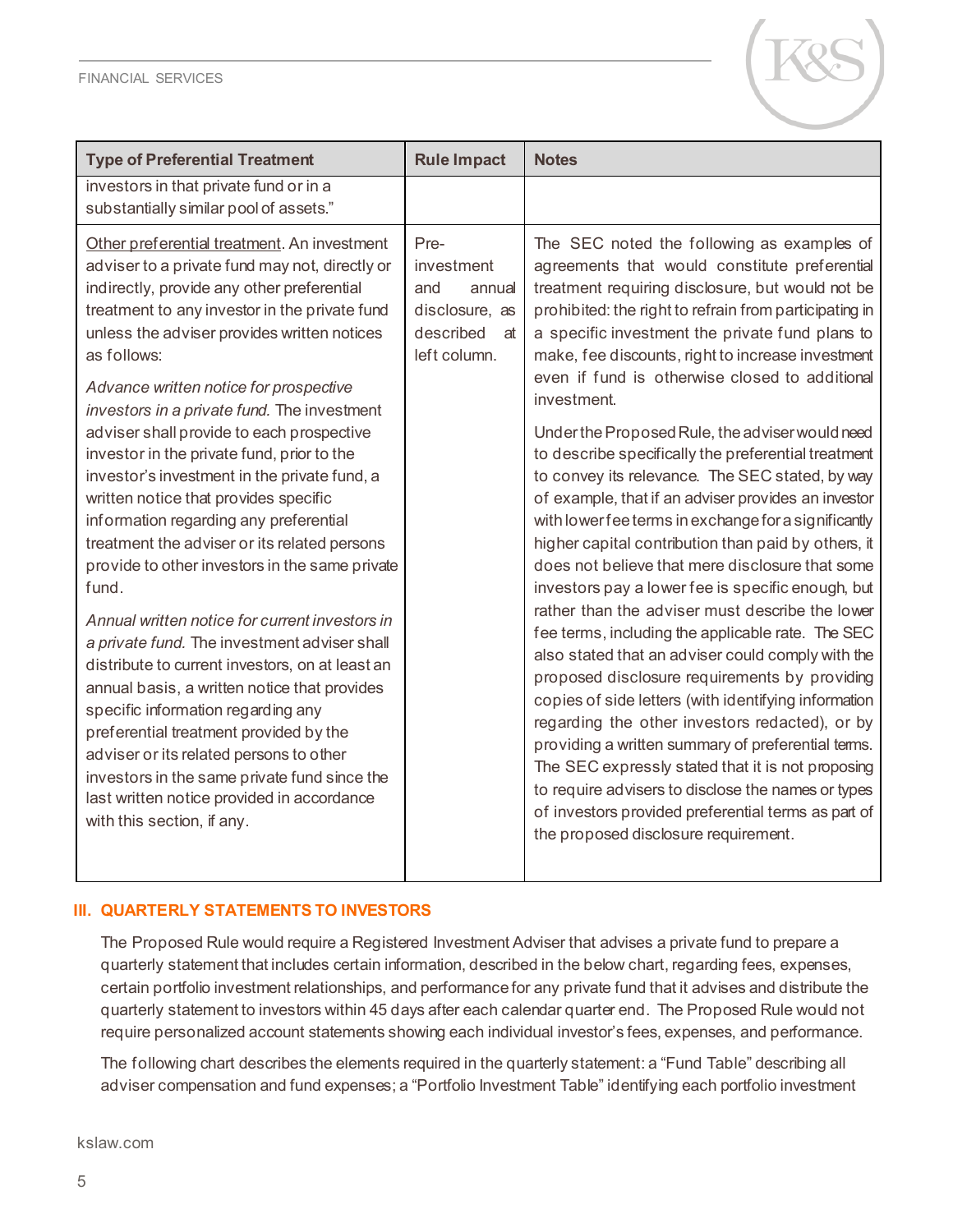FINANCIAL SERVICES



that has paid compensation to the adviser or a related person in the reporting period; and, certain performance information that varies depending on whether the fund is a liquid fund or illiquid fund.

|                                             | <b>Required Content</b>                                                                                                                                                                                                                                                                                                                                                                                                                                                                                                                                                                                                                                                                                                                                                                                                                                                                                            | <b>Notes</b>                                                                                                                                                                                                                                                                                                                                                                                                                                         |
|---------------------------------------------|--------------------------------------------------------------------------------------------------------------------------------------------------------------------------------------------------------------------------------------------------------------------------------------------------------------------------------------------------------------------------------------------------------------------------------------------------------------------------------------------------------------------------------------------------------------------------------------------------------------------------------------------------------------------------------------------------------------------------------------------------------------------------------------------------------------------------------------------------------------------------------------------------------------------|------------------------------------------------------------------------------------------------------------------------------------------------------------------------------------------------------------------------------------------------------------------------------------------------------------------------------------------------------------------------------------------------------------------------------------------------------|
| <b>Fund Table</b>                           | The Fund Table must disclose, at a minimum the following<br>information, both before and after any offsets, rebates, or<br>waivers: $3$                                                                                                                                                                                                                                                                                                                                                                                                                                                                                                                                                                                                                                                                                                                                                                            |                                                                                                                                                                                                                                                                                                                                                                                                                                                      |
|                                             | (1)<br>"Adviser compensation": A detailed accounting of all<br>compensation, fees, and other amounts allocated or paid to the<br>investment adviser or any of its related persons <sup>4</sup> by the fund<br>during the reporting period, with separate line items for each<br>category of allocation or payment reflecting the total dollar<br>amount, including, but not limited to, management, advisory,<br>sub-advisory, or similar fees or payments, and performance-<br>based compensation                                                                                                                                                                                                                                                                                                                                                                                                                 |                                                                                                                                                                                                                                                                                                                                                                                                                                                      |
|                                             | (2) "Fund expenses". A detailed accounting of all fees and<br>expenses paid by the private fund during the reporting period<br>(other than those covered by "Adviser compensation" above),<br>with separate line items for each category of fee or expense<br>reflecting the total dollar amount, including, but not limited to,<br>organizational, accounting, legal, administration, audit, tax, due<br>diligence, and travel fees and expenses.                                                                                                                                                                                                                                                                                                                                                                                                                                                                 |                                                                                                                                                                                                                                                                                                                                                                                                                                                      |
|                                             | (3) "Offsets or rebates carried forward". The amount of any<br>offsets or rebates carried forward during the reporting period to<br>subsequent periods to reduce future payments or allocations to<br>the adviser or its related persons.                                                                                                                                                                                                                                                                                                                                                                                                                                                                                                                                                                                                                                                                          |                                                                                                                                                                                                                                                                                                                                                                                                                                                      |
| <b>Portfolio</b><br><b>Investment Table</b> | The quarterly statement must include a separate table for the<br>private fund's covered portfolio investments that discloses, at a<br>minimum, the following information for each:<br>detailed accounting of all portfolio investment<br>(1)<br>compensation allocated or paid to the investment adviser or any<br>of its related persons by the covered portfolio investment during<br>the reporting period, with separate line items for each category<br>of allocation or payment reflecting the total dollar amount,<br>presented both before and after the application of any offsets,<br>rebates, or waivers; and<br>(2) The fund's ownership percentage of each such covered<br>portfolio investment as of the end of the reporting period, or<br>zero, if the fund does not have an ownership interest in the<br>covered portfolio investment, along with a brief description of<br>the fund's investment. | Covered<br>portfolio<br>investment<br>means<br>a<br>portfolio investment<br>that<br>allocated<br>or<br>paid<br>the<br>investment adviser or its<br>related persons portfolio<br>investment compensation<br>during the reporting period.<br>Portfolio investment: means<br>any entity or issuer in which<br>the private fund has directly<br>or indirectly invested.<br>Portfolio<br>investment<br>compensation: means any<br>compensation, fees, and |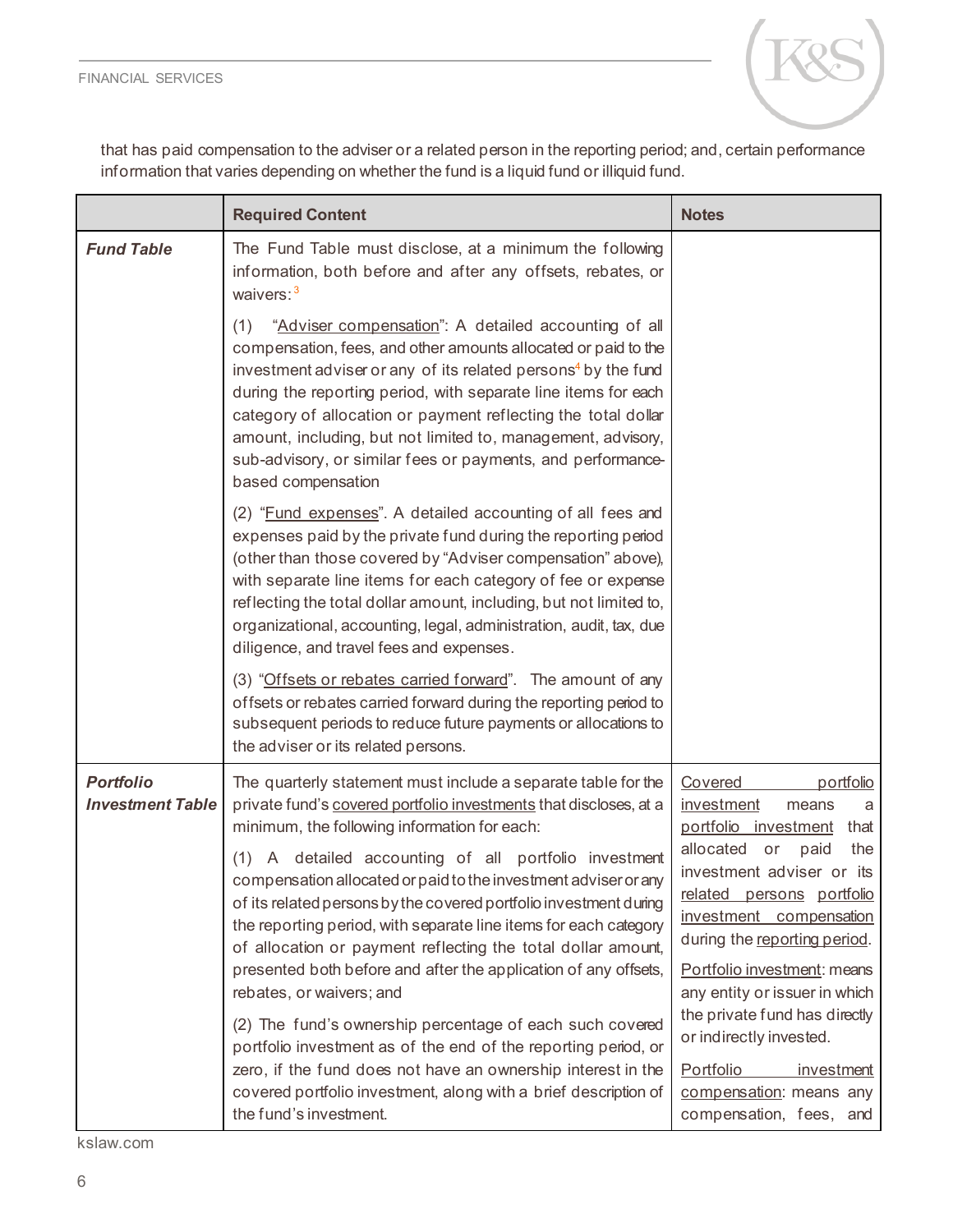

|                    | <b>Required Content</b>                                                                                                                                                                                                                                                                                                                                                                                                                                                                                                                                                                                                                                                                                                                                                                                                                                                                                                                                                                                                                                                                                                             | <b>Notes</b>                                                                                                                                                                                                                                                                                                                                                                                                                                                                                                                                                                                                                                                                                                           |
|--------------------|-------------------------------------------------------------------------------------------------------------------------------------------------------------------------------------------------------------------------------------------------------------------------------------------------------------------------------------------------------------------------------------------------------------------------------------------------------------------------------------------------------------------------------------------------------------------------------------------------------------------------------------------------------------------------------------------------------------------------------------------------------------------------------------------------------------------------------------------------------------------------------------------------------------------------------------------------------------------------------------------------------------------------------------------------------------------------------------------------------------------------------------|------------------------------------------------------------------------------------------------------------------------------------------------------------------------------------------------------------------------------------------------------------------------------------------------------------------------------------------------------------------------------------------------------------------------------------------------------------------------------------------------------------------------------------------------------------------------------------------------------------------------------------------------------------------------------------------------------------------------|
|                    |                                                                                                                                                                                                                                                                                                                                                                                                                                                                                                                                                                                                                                                                                                                                                                                                                                                                                                                                                                                                                                                                                                                                     | other amounts allocated or<br>paid to the investment<br>adviser or any of its related<br>persons by the portfolio<br>investment attributable to<br>the private fund's interest in<br>such portfolio investment,<br>including, but not limited to,<br>origination, management,<br>consulting,<br>monitoring,<br>servicing,<br>transaction,<br>administrative,<br>advisory,<br>disposition,<br>closing,<br>directors, trustees or similar<br>fees or payments.                                                                                                                                                                                                                                                           |
| <b>Performance</b> | The adviser must determine that the private fund is an illiquid<br>fund or a liquid fund, and each quarterly statement would need<br>to present the following with equal prominence depending on<br>the type of fund.<br>Illiquid funds. The following performance measures, shown<br>since inception of the illiquid fund through the end of the quarter<br>covered by the quarterly statement (or, to the extent quarter-<br>end numbers are not available at the time the adviser distributes<br>the quarterly statement, through the most recent practicable<br>date) and computed without the impact of any fund-level<br>subscription facilities:<br>1. Gross IRR and gross MOIC for the illiquid fund;<br>2. Net IRR and net MOIC for the illiquid fund;<br>3. Gross IRR and gross MOIC for the realized and<br>unrealized portions of the illiquid fund's portfolio, with the<br>realized and unrealized performance shown separately;<br>and,<br>A statement of contributions and distributions for the<br>4.<br>illiquid fund.<br>Liquid funds.<br>1. Annual net total returns for each calendar year since<br>inception; | <b>Illiquid</b> fund: means<br>a a<br>private fund that (i) Has a<br>limited life; (ii) Does not<br>continuously raise capital;<br>(iii) Is not required to<br>redeem interests upon an<br>investor's request; (iv) Has<br>as a predominant operating<br>strategy the return of the<br>proceeds from disposition of<br>investments to investors; (v)<br>Has limited opportunities, if<br>any, for investors<br>to<br>withdraw before termination<br>of the fund; and (vi) Does<br>not<br>routinely<br>acquire<br>(directly or indirectly) as part<br>of its investment strategy<br>market-traded<br>securities<br>and derivative instruments.<br>Liquid fund: means a private<br>fund that is not an illiquid<br>fund. |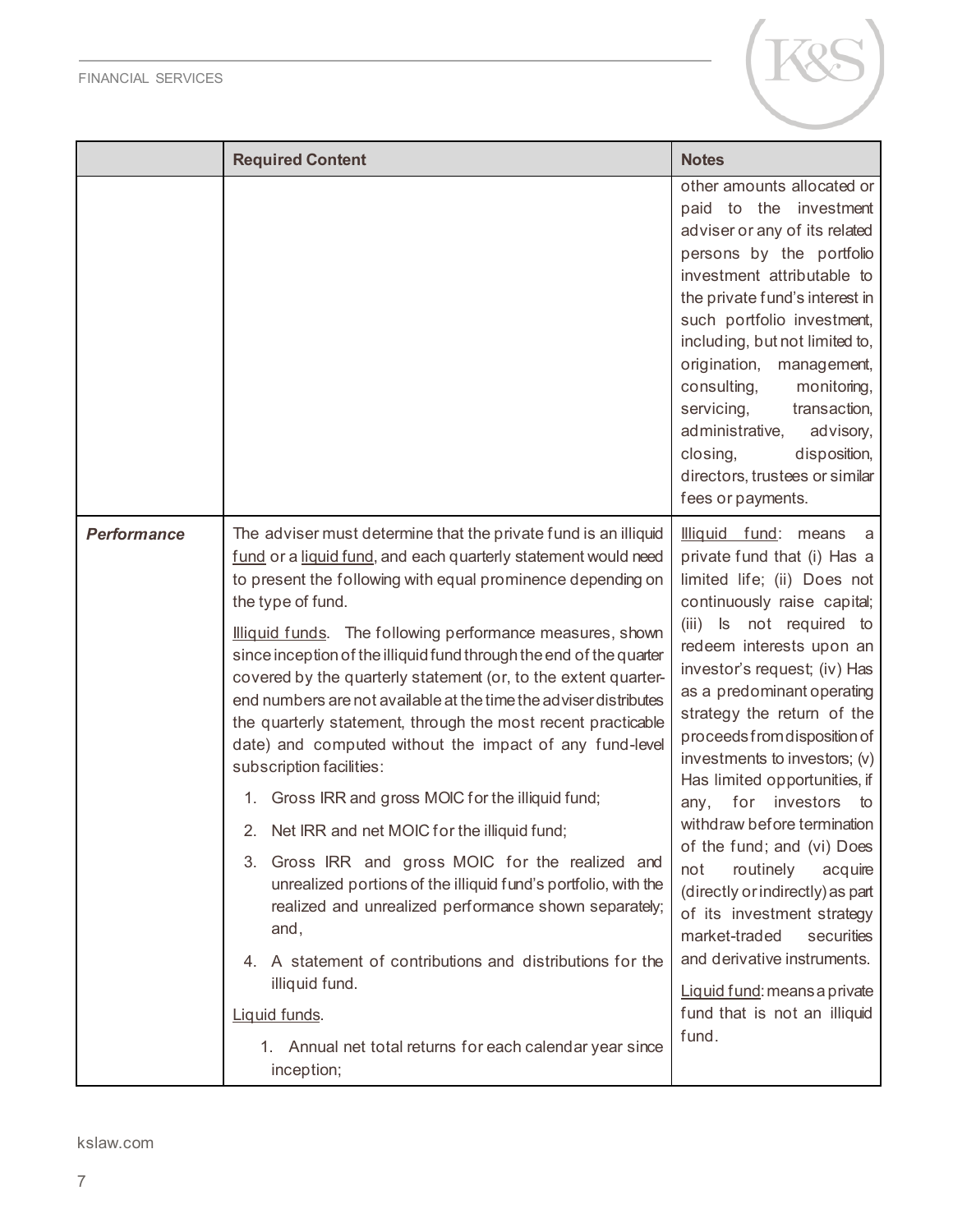

| <b>Required Content</b>                                                                                                                                         | <b>Notes</b> |
|-----------------------------------------------------------------------------------------------------------------------------------------------------------------|--------------|
| 2. Average annual net total returns over the one-, five-<br>and ten-calendar year periods; and,                                                                 |              |
| The cumulative net total return for the current calendar<br>3.<br>year as of the end of the most recent calendar quarter<br>covered by the quarterly statement. |              |

Other considerations:

- For a newly formed private fund, the proposed rule would require a quarterly statement to be prepared and distributed beginning after the fund's second full calendar quarter of generating operating results.
- <span id="page-7-0"></span>• The quarterly statement must include prominent disclosure regarding the manner in which all expenses, payments, allocations, rebates, waivers, and offsets are calculated and include cross references to the sections of the private fund's organizational and offering documents that set forth the applicable calculation methodology.

#### **IV. MANDATORY PRIVATE FUND ADVISER AUDITS**

The Proposed Rule would require SEC-Registered Investment Advisers to private funds to obtain an annual audit of the financial statements of the private funds they manage. Many advisers obtain annual audits as a means to comply with the requirements of the Advisers Act Custody Rule; however, the SEC stated: "[n]ot all advisers are subject to the custody rule and even those that are subject to the custody rule are not required to obtain an audit in order to comply with the rule." The Proposed Rule would also impose additional obligations with respect to a private fund audit, for example, SEC notification requirements in the event of auditor termination.

#### <span id="page-7-1"></span>**V. ADVISER-LED SECONDARIES**

The Proposed Rule would prohibit a SEC-Registered Investment Adviser that advises private funds from "complet[ing] an adviser-led secondary transaction with respect to any private fund" unless the adviser:

- (i) obtains, and distributes to investors in the fund, a fairness opinion from an independent opinion provider; and,
- (ii) prepares, and distributes to investors in the private fund, a written summary of any material business relationships the adviser or any of its related persons has, or has had within the past two years, with the independent opinion provider prior to the closing of the adviser-led secondary transaction.

"Adviser-led secondary transactions" would be defined as: "transactions initiated by the investment adviser or any of its related persons that offer the private fund's investors the choice to: (i) sell all or a portion of their interests in the private fund; or (ii) convert or exchange all or a portion of their interests in the private fund for interests in another vehicle advised by the adviser or any of its related persons." The SEC noted in the proposing release that it would generally not view a transaction as initiated by the adviser if the adviser, at the unsolicited request of the investor, assists in the secondary sale of such investor's fund interest. The definition generally would include secondary transactions where a fund is selling one or more assets to another vehicle managed by the adviser, if investors have the option either to obtain liquidity or to roll all or a portion of their interests into the other vehicle.

#### **VI. PROPOSED WRITTEN DOCUMENTATION OF ANNUAL REVIEW OF COMPLIANCE PROGRAMS**

kslaw.com Advisers Act Rule 206(4)-7 requires SEC-Registered Investment Advisers to annually review the adequacy of their policies and procedures established to comply with the Advisers Act's provisions and the effectiveness of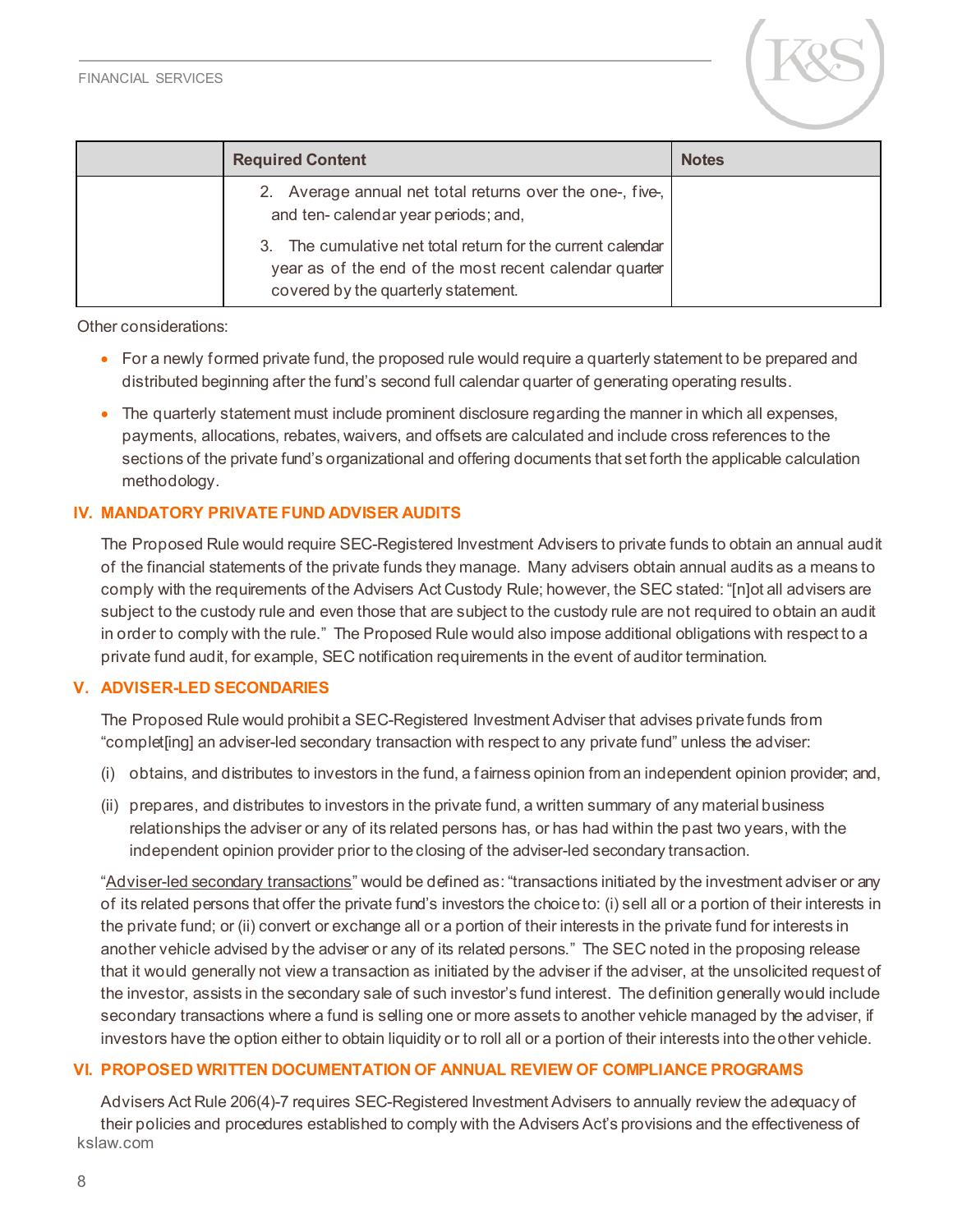

their implementation. The SEC has previously stated that such annual review "review should consider any compliance matters that arose during the previous year, any changes in the business activities of the adviser or its affiliates, and any changes in the Advisers Act or applicable regulations that might suggest a need to revise the policies and procedures."

The SEC noted in the proposing release that its Staff relies on written annual reviews to "understand an adviser's compliance program, determine whether the adviser is complying with the rule, and identify potential weaknesses in the compliance program."

The Proposed Rule would make such written documentation of the annual review mandatory. The SEC noted that the proposed written annual review is meant to be made available to Staff, and thus the SEC takes the view that such reports are not subject to attorney-client privilege.

#### <span id="page-8-0"></span>**VII. SUMMARY CHART**

| <b>Rule Provision</b>                                                                    | <b>SEC-Registered</b><br><b>Investment</b><br><b>Advisers That</b><br><b>Advise a Private</b><br><b>Fund</b> | <b>Exempt Reporting</b><br><b>Advisers That</b><br><b>Advise a Private</b><br><b>Fund</b> | <b>State-Registered</b><br><b>Advisers that</b><br><b>Advise a Private</b><br><b>Fund</b> | <b>SEC-Registered</b><br><b>Investment</b><br><b>Advisers That Do</b><br><b>Not Advise Private</b><br><b>Funds</b> |
|------------------------------------------------------------------------------------------|--------------------------------------------------------------------------------------------------------------|-------------------------------------------------------------------------------------------|-------------------------------------------------------------------------------------------|--------------------------------------------------------------------------------------------------------------------|
| Quarterly<br><b>Statement</b><br><b>Obligations</b>                                      |                                                                                                              |                                                                                           |                                                                                           | N/A                                                                                                                |
| <b>Prohibited Terms</b><br>and Arrangements<br><b>Between Fund and</b><br><b>Adviser</b> |                                                                                                              |                                                                                           |                                                                                           | N/A                                                                                                                |
| <b>Preferential</b><br><b>Treatment</b><br><b>Restrictions</b>                           |                                                                                                              |                                                                                           |                                                                                           | N/A                                                                                                                |
| <b>Annual Audit of</b><br><b>Private Fund</b>                                            |                                                                                                              |                                                                                           |                                                                                           | N/A                                                                                                                |
| <b>Fairness Opinion</b><br>for Adviser-Led<br><b>Secondaries</b>                         |                                                                                                              |                                                                                           |                                                                                           | N/A                                                                                                                |
| Written<br><b>Documentation of</b><br><b>Annual Compliance</b><br><b>Review</b>          |                                                                                                              |                                                                                           |                                                                                           |                                                                                                                    |